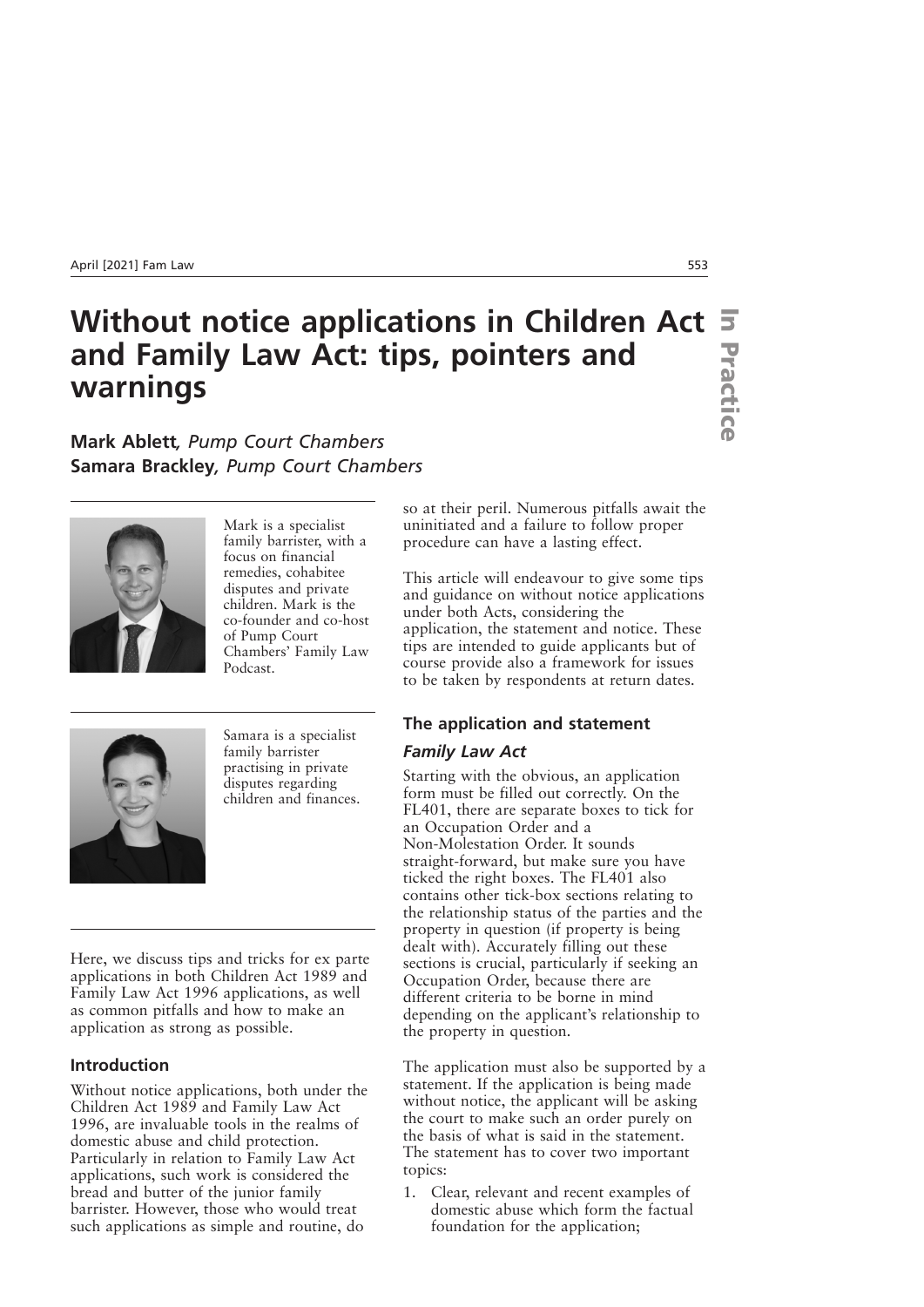2. Evidence as to why the application is being brought without notice.

Whilst the court will be sympathetic to an application and statement prepared in haste, the more detailed the statement the better. In particular, and this is something often neglected, consideration should be given to exhibits. The writers have seen countless applications where harassing communications are alleged; it is very simple, in the age of smartphones, to either screenshot messages or download the WhatsApp conversation transcript (easily done) and attach it to the statement. Absent allegations of tampering with the transcript/screenshots, a respondent will be stuck with the content of those messages. More importantly, a judge at a short, without notice hearing has cast iron evidence on which to base their decision. The more corroborating documents which can be attached to the statement, the better.

Supporting evidence may not be immediately available but that is no reason not to refer to it. The following are examples of third party evidence which can be obtained at a later date and the potential existence of which can significantly bolster a case:

- 1. Are the police involved? If so, the applicant will have the relevant crime reference number and possibly some preliminary documentation. This can be referred to.
- 2. If an injury was suffered, was an ambulance called, or was medical treatment sought? If so, again this should be referenced because it signposts future disclosure which will support the case. Was anything reported to the GP? Did the applicant seek the assistance of any domestic abuse charities or organisations? If so, mention it!
- 3. Is the local authority involved? Even the name of an allocated social worker will help provide a concrete platform. There is space for a social worker to be named in the C100 but not in the FL401, so make sure it appears in the Family Law Act 1996 statement.
- 4. Were there any third party witnesses? If

so, these should be referred to, again for sign posting future directions. A court will not expect an urgently prepared application to be accompanied by a third party statement, but the potential existence of a direct witness will only strengthen the case.

The above is noted partly because it will bolster an application made without notice but mainly because that statement may be the only chance the applicant is given to file their evidence. All too often, applicants file a weak statement which may scrape over the line at an ex parte hearing. At the return date, they inevitably seek permission to file a further statement, but that permission is far from guaranteed. Many judges will say that they had their chance to put in their evidence and the application must be based on that alone. Judges are unlikely to sanction an un-ending chain of ping-ponging statements from the parties.

Structure to a statement is important. Where a matter is contested, the court at a return date has traditionally directed Scott schedules. The objective is to focus minds on properly pleaded allegations. A statement which amounts to a solid block of text without even paragraph numbering is going to be impenetrable to an overworked judge with a (likely) absurdly busy list. Clarity of structure and expression will significantly heighten the prospects of success. Practitioners will be familiar with the recent dicta of Hayden J on the topic of Scott schedules in  $Fv$  *M* [2021] EWFC 4. The judge did not precisely rule out the utility of Scott schedules, but plainly their rigid format is not going to be suited to allegations such as controlling and coercive behaviour. It is does not change the point made here however, that whatever the allegation, a structured approach to pleading that allegation is needed, be it in a schedule or a general heading with numerous sub-allegations to establish a pattern of behaviour.

Too often, applications contain historic allegations which certainly on a without notice application are unlikely to persuade a court that an order should be made. The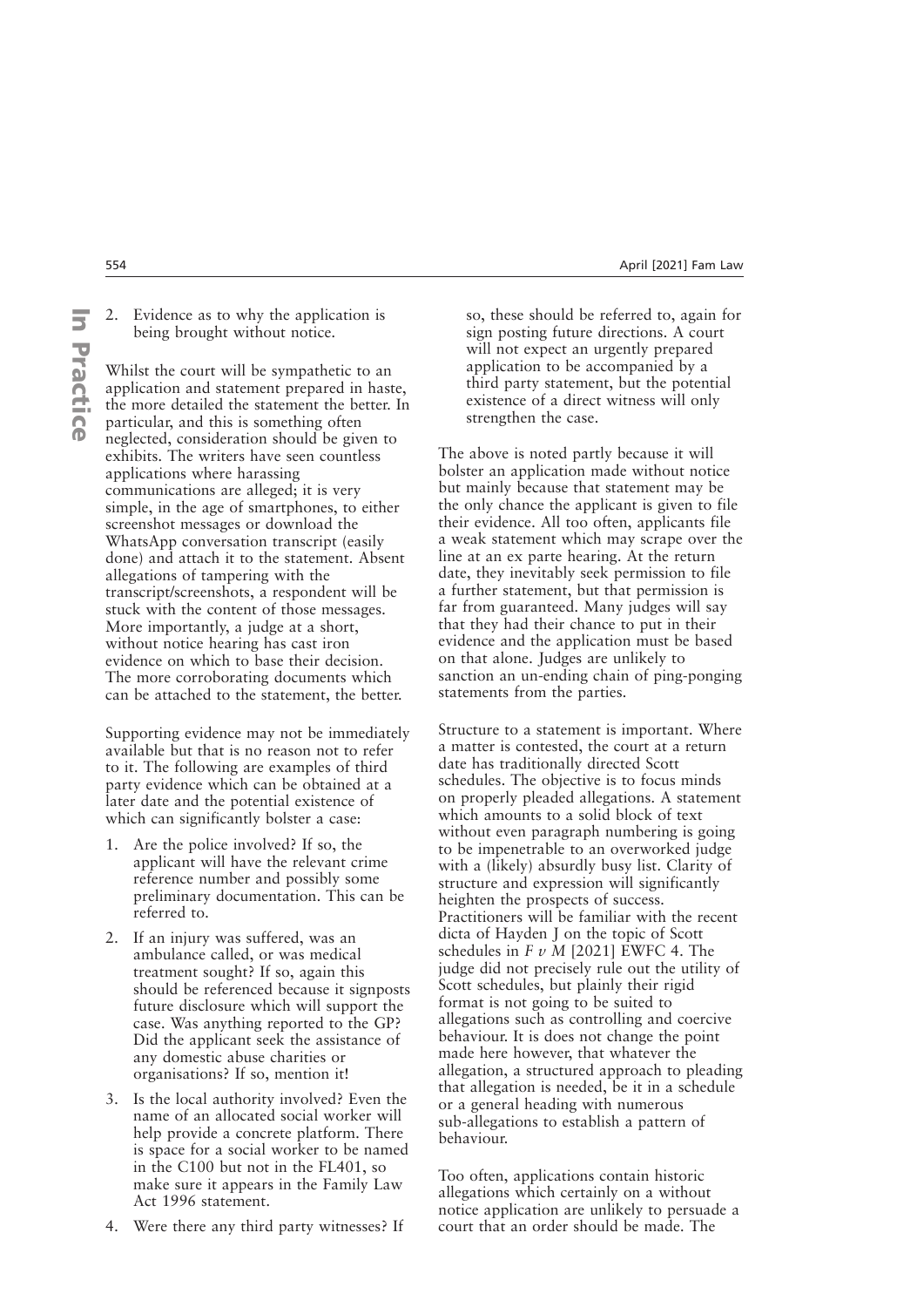inference is that the applicant has not needed the protection of an order since the last allegation, therefore weakening the initial ex parte element of the application. Even if the last event was only a few weeks ago, this will almost certainly lead to questioning from the judge as to why there has been that delay. Some delay can be accounted for by the need to see a solicitor or to prepare legal aid funding but do not expect to rely on those sorts of reasons if the delay is beyond a week or two. Ultimately, if there has been a delay, it is essential to address this in the statement.

The statement should also be clear as to on what basis the application is being brought; for example how is the proposed respondent connected to the applicant. This brings into question issues of third party notice; if an application is made for an occupation order, notice must be given to the mortgagee on the property, or if relevant the housing association or local authority. Failure to provide such notice will usually result in an application being adjourned or service being abridged until such time as notice has been provided.

Finally, address the issue of why the application is being brought ex parte. It is not particularly often that an application is so urgent or so dangerous that notice could not be provided. The usual reason seen is that if the respondent were aware of the proceedings, they would stop the applicant making the application. If this is the case, this must be stated within the statement. The writers have both seen applications criticised and some ultimately fail because this issue has not been addressed.

# *Children Act*

What is said above can only be repeated; a clear, pertinent statement is going to be an important accompaniment to a C100 marked 'urgent'. However, in Children Act applications, there is the opportunity to also put in a C1A at an early juncture. This is not a pre-requisite but it is an invaluable opportunity to set out the factual matrix behind the application in a clear format (albeit with the same limitations as with

Scott schedules). The applicant may be criticised for not filing a C1A if, at the FHDRA, allegations are made and they have not been particularised.

#### **Notice**

The relevant guidance on the issue remains as set out by Munby P, as he then was, in his guidance dated 18 January 2017.

Essentially, where notice can be given, it should. This can be anything from making an application fully on notice to giving short notice, even if only a matter of hours. Notice is particularly important when making an occupation order; it is a rare judge who is willing to make an occupation order without any notice whatsoever to the respondent. Be realistic when advising clients on the success of an Occupation Order made without notice.

If an application is made ex parte without clear justification, the obvious risk is that the application will not succeed on a without notice basis and will simply be adjourned for an on-notice hearing. The other risk is costs, more on which below.

In relation specifically to unjustified without notice applications in Children Act cases, the applicant risks losing credibility in the eyes of the court. A baseless application is unlikely to endear the applicant to the court or Cafcass when considering welfare.

# **The duty of candour**

In *L v K (freezing orders: principles and safeguards)* [2013] EWHC 1735 (Fam), Mostyn J set out at para [50] the duty of candour which applies to ex parte or short notice applications. The case and the guidance therein was referred to with approval by Munby P in his 2017 guidance.

Coming to the court on a without notice basis engages certain duties above and beyond the usual duties which govern legal professionals in court proceedings. There is a duty of candour, which means that the litigant is under a duty to bring to the court's attention information that both helps and hinders their application. The applicant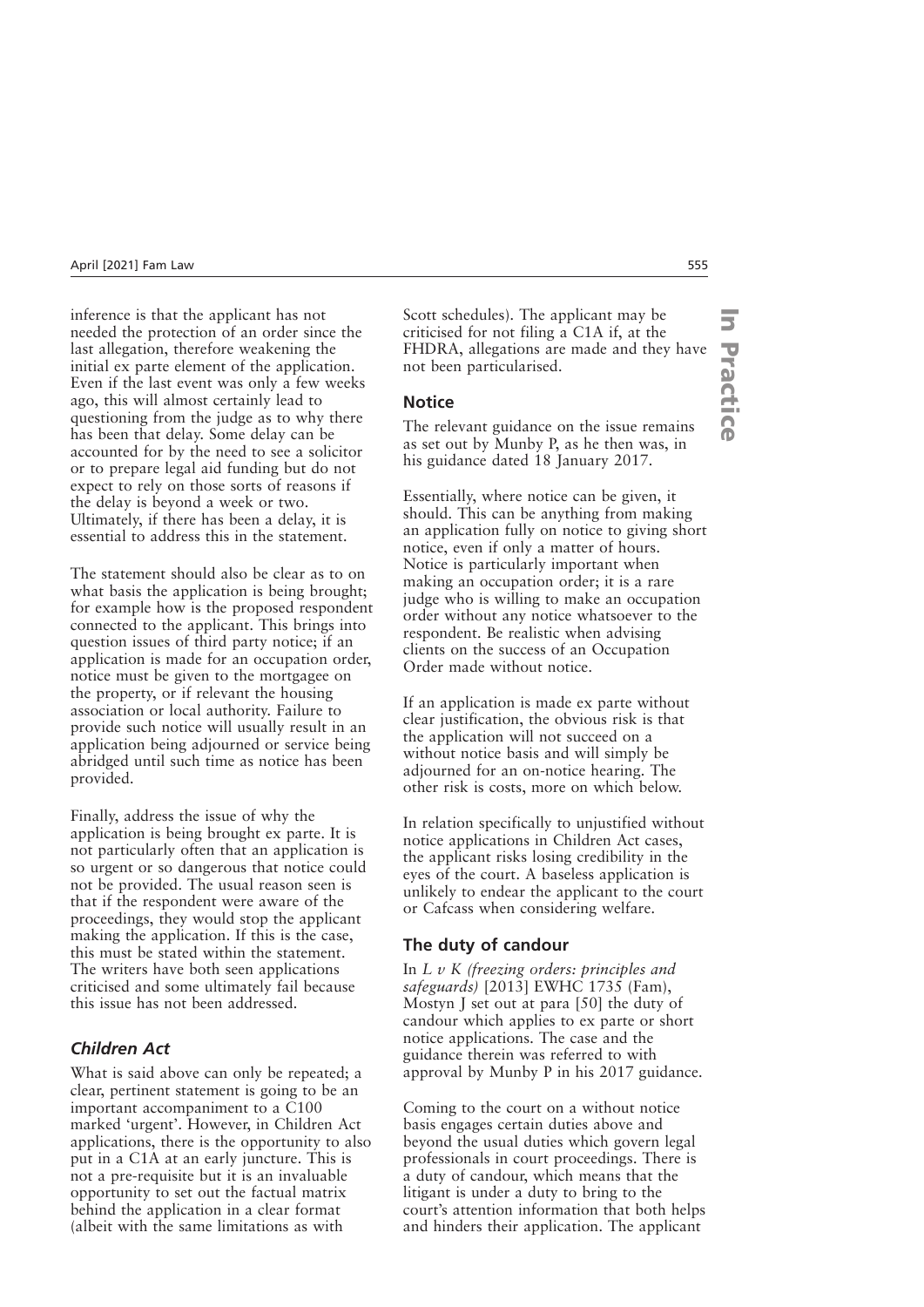must come to the court with clean hands. The reality is, if one does not comply with this duty, it will soon become abundantly clear at the return date and lead to a potential costs order.

Another duty which is often neglected is that a note must be taken of the hearing and provided along with the application. This again is guidance specified by Munby P in 2017. Whilst decisions are generally based on the statement alone, but without going to the lengths of obtaining a transcript, the respondent cannot be sure. Best practice is absolutely to take a note and serve with the application.

#### **Service**

Regardless of success (but clearly if an order is obtained, this is essential), service of the application and order is important from an enforcement perspective. Section 42A Family Law Act 1996 states that where an order is made ex parte, the respondent will only be guilty of an offence if they are aware of the existence of the order. As such, the respondent need only be made aware of the order for its power to bite. In real terms, without successful service, any breach will not be treated as a criminal offence; the applicant will not be able to use the order in the way it is designed.

Service becomes more significant if one were to seek to enforce by way of civil contempt. In the first instance, personal service is essential to then, at a later date, enforce by way of committal. The court previously had the power to retrospectively allow a different method of service. However, FPR Part 37 was updated on 1 October 2020 and that retrospective power appears to have been removed. Therefore, it is vital that personal service is undertaken at the time or failing that, an order for alternative service is obtained.

#### **Costs**

Finally, a word of warning on costs. Proceedings under both the Children Act 1989 and Family Law Act 1996 operate under the clean sheet approach for costs, i.e. that there is no starting point. However,

unlike with Children Act cases, where there is the general steer towards no order as to costs (see for example *Re J (Costs of Fact-Finding Hearing)* [2009] EWCA Civ 1350, [2010] 1 FLR 1893), Family Law Act cases do not carry the same guidance. Improper conduct, such as issuing without notice unnecessarily, can come under the general heading of litigation conduct, which in itself can form the basis of a costs application.

Like with fact-finding hearings in Children Act cases, the successful party at the conclusion of a contested Family Law Act application can expect to make a strong costs application. The strength of that application will be either bolstered or undermined by past conduct, going back to the initial application.

The introduction refers to the dangers of not complying with correct procedure and the case of *MH v KF* [2020] EWFC B43 is a prime example of such dangers. Indeed, it touches on nearly every point raised above.

The judgment concerns an application for costs by the mother in the context of Children Act proceedings which had begun with an ex parte application. In dismissing the application, HHJ Middleton-Roy noted that the mother's original application was not supported by a witness statement, her without notice application was doomed to fail and steps to give informal notice to the father should have been taken (but were not). The mother's ex parte conduct was particularly damning, in that when she failed without notice, the mother made another application to a different court on the same day, without referring to the previously unsuccessful application. This of course was in breach of the duty of candour.

The end result was that what appeared to otherwise be a bona fide costs application (considering the father's conduct outlined at para [15] of the judgment) was unsuccessful, because of mistakes made at the very start of proceedings. Reader, you have been warned!